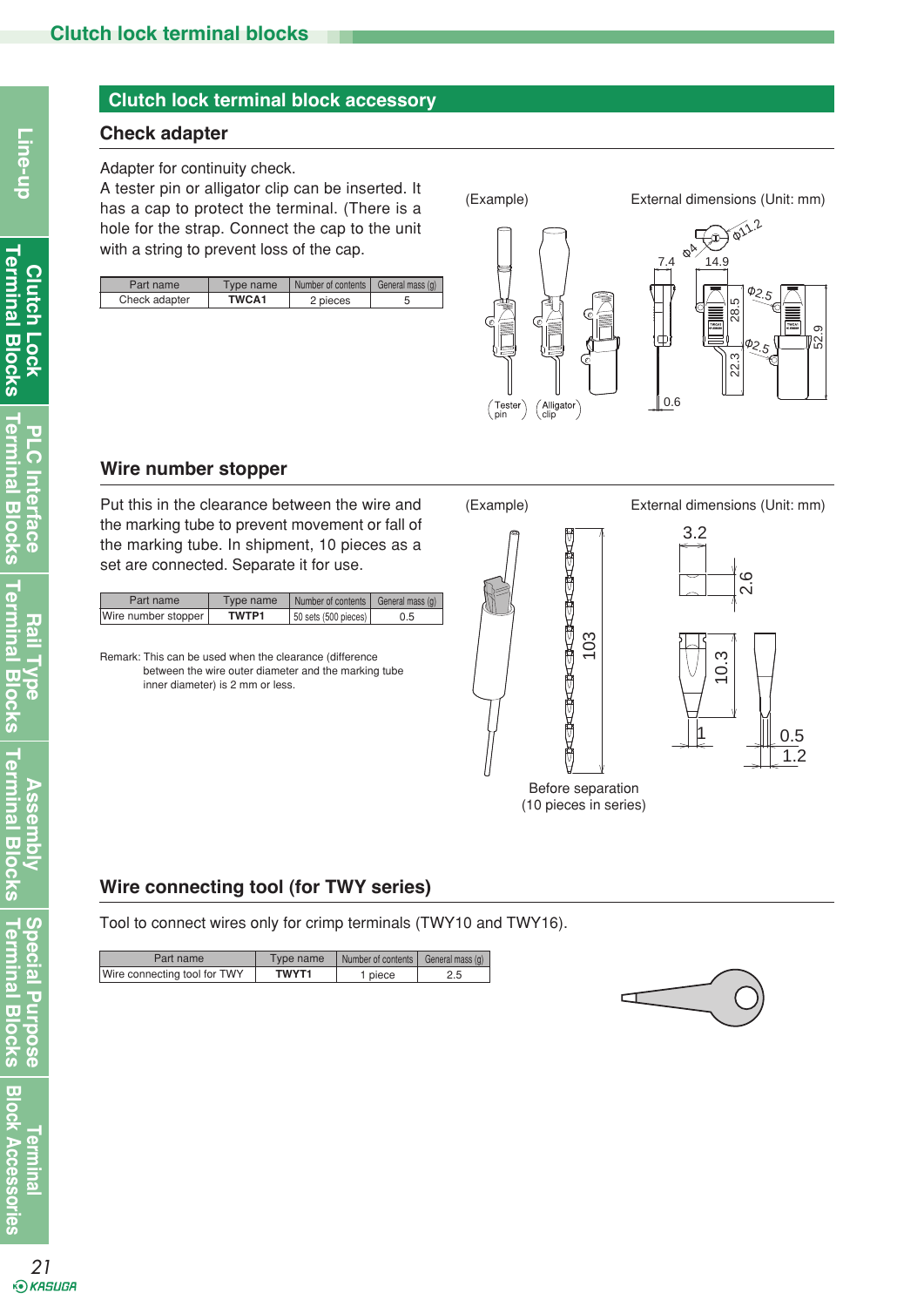## **Wire connection tool**

Tools to connect independently to modular Tools to connect independently to modular type plug.



| Part name                      | Type name     | Number of contents | General mass (g) |
|--------------------------------|---------------|--------------------|------------------|
| Wire connection tool for TWS10 | <b>TWSB1</b>  | 1 piece            | 1.5              |
| Wire connection tool for TWS20 | <b>TWSB 2</b> | 1 piece            | 13               |

**End plate**

End plate is used at the end of the assembled terminal unit. It also functions as a stopper of name sticker. One plate each at the left and right forms a pair.

Check the applicable model for selection.

| Part name               |                             | Type name        | Number of contents | General mass (g) |
|-------------------------|-----------------------------|------------------|--------------------|------------------|
| End plate               | For TW 10B                  | <b>TWA 10B</b>   | 5 pairs            | 4                |
| (One pair of plate each | For TW 15B                  | <b>TWA 15B</b>   |                    | 4.5              |
| at the left and right)  | For TW 16B                  | <b>TWA 16B</b>   |                    | 5.5              |
|                         | For TW 20B                  | <b>TWA 20B</b>   |                    | $\overline{4}$   |
|                         | For TW 25B                  | <b>TWA 25B</b>   |                    | 4.5              |
|                         | For TW 26B                  | <b>TWA 26B</b>   |                    | $\overline{7}$   |
|                         | For TW 30B                  | <b>TWA 30B</b>   |                    | 9                |
|                         | For TW 50B                  | <b>TWA 50B</b>   |                    | 11               |
|                         | For TW 16BC                 | TWA 16BC         |                    | 5.5              |
|                         | For TW 26BC                 | TWA 26BC         |                    | 10               |
|                         | For TW 16BCB                | <b>TWA 16BCB</b> |                    | 5.5              |
|                         | For TW 26BCB                | <b>TWA 26BCB</b> |                    | 10               |
|                         | For TW 15D                  | <b>TWA 15D</b>   |                    | 5                |
|                         | For TW 16D                  | <b>TWA 16D</b>   |                    | 6                |
|                         | For TW 25D, TW 25DE TWA 25D |                  |                    | $\overline{7}$   |
|                         | For TW 26D, TW 26DE         | <b>TWA 26D</b>   |                    | 7.5              |
|                         | For TW 35D                  | <b>TWA 35D</b>   |                    | 9                |
|                         | For TW 36D                  | <b>TWA 36D</b>   |                    | 11               |
|                         | For TTW 20D                 | TTWA 20D         |                    | 11               |
|                         | For TW 25F                  | <b>TWA 25F</b>   |                    | 12               |
|                         | For TWY 10                  | TWYA 10          |                    | 6                |
|                         | For TWY 16                  | TWYA 16          |                    | 9                |
|                         | For TWEU 20                 | <b>TWEA 20</b>   |                    | $\overline{7}$   |

Note: End plate general mass is total of right and left 2 plates (1 pair).

**Block Accessories** *<u><b>Terminal*</u>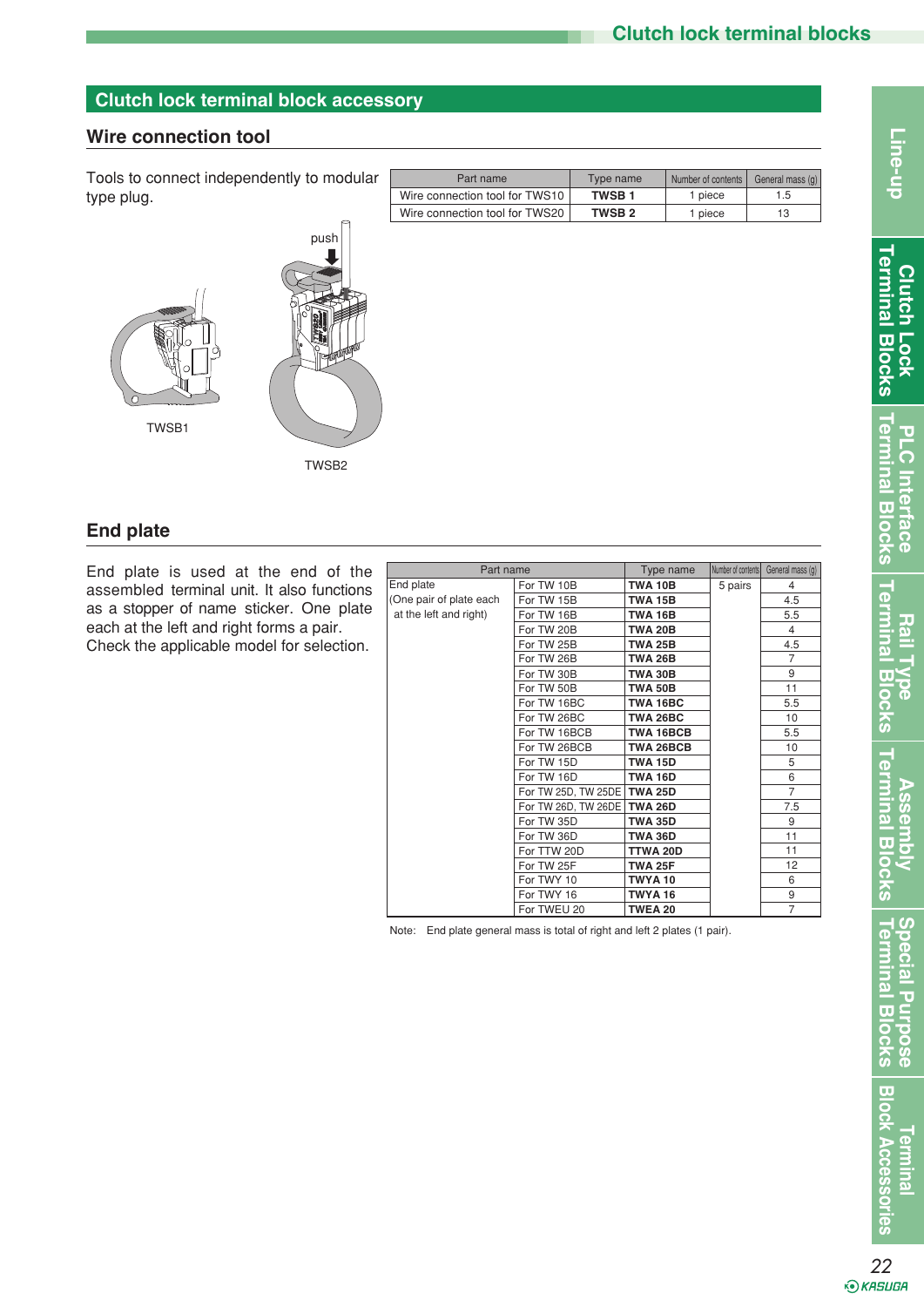### **Short-bar**

Jumper convenient for common wiring. Adjacent pin of the terminal block is connected with a copper bar to make the terminal common. Use it for the applicable model.

|           |                               | Type name                 |                 |            |                                                 |                                  |                       |                                   |
|-----------|-------------------------------|---------------------------|-----------------|------------|-------------------------------------------------|----------------------------------|-----------------------|-----------------------------------|
| Part name | Applicable model              | No. of pins               | Standard type   | contents   | Number of General mass<br>$ $ per 1 piece $(q)$ | Tamper resistance<br>type Note 2 | Number of<br>contents | General mass<br>per 1 piece $(q)$ |
| Short-bar | TW10B, TW15B, TW15D, TW16D,   | 2 pins                    | <b>TJW 12 B</b> | 50 pieces  | 0.6                                             |                                  |                       |                                   |
|           | TWM10B. TWM15B                |                           |                 |            |                                                 |                                  |                       |                                   |
|           | TW20B, TW25B, TW25D, TW26D,   | 2 pins                    | <b>TJW 22</b>   | 50 pieces  |                                                 | <b>TJWA 22</b>                   | 50 pieces             |                                   |
|           | TWM20B, TWM25B, TWS20, TWY10, | 3 pins                    | <b>TJW 23</b>   | 50 pieces  | 1.5                                             | TJWA 23                          | 50 pieces             | 1.5                               |
|           | TWY16, TTW20D, TW25F          | 4 pins                    | <b>TJW 24</b>   | 50 pieces  | 2                                               | TJWA 24                          | 50 pieces             | $\overline{c}$                    |
|           |                               | 8 pins                    | <b>TJW 28</b>   | 50 pieces  | 4                                               | TJWA 28                          | 50 pieces             | 3                                 |
|           |                               | 13 pins                   | TJW 213 Note1   | 1 O pieces | $\overline{7}$                                  |                                  |                       |                                   |
|           | TW30B, TW35D, TW36D, TWM30B,  | 2 pins                    | <b>TJW 32</b>   | 25 pieces  | $\overline{c}$                                  |                                  |                       |                                   |
|           | TWS30                         | 2 pins (skipping one pin) | <b>TJW 32T1</b> | 25 pieces  | 2                                               |                                  | -                     |                                   |
|           | TW50B. TWM50B                 | 2 pins                    | <b>TJW 52</b>   | 10 pieces  | 6                                               |                                  |                       |                                   |
|           | TWD150L. TWDM150L             | 2 pins                    | <b>TJW 152</b>  | 1 piece    | 46                                              |                                  |                       |                                   |
|           |                               | 2 pins                    | <b>TJW 152L</b> | 1 piece    | 78                                              |                                  | -                     |                                   |
|           | TWEU20                        | 6 pins                    | <b>TJ 164B</b>  | 1 O pieces | 3.5                                             |                                  |                       |                                   |

Notes: 1. TJW213 can be cut to the desired number of pins with a pair of pliers.Be careful that the charge area is exposed after cutting. 2. Please use pliers at first to take out TJWA type.

#### ■ **External dimensions (Unit: mm)**



Remark: As tamper prevention measure, knob is made short so that it cannot be easily plugged or unplugged. Please use pliers at first to take it out.

 $\overline{C}$ 

Ξ

**Terminal Blocks Special Purpose**

**Special Purpose**<br>Terminal Blocks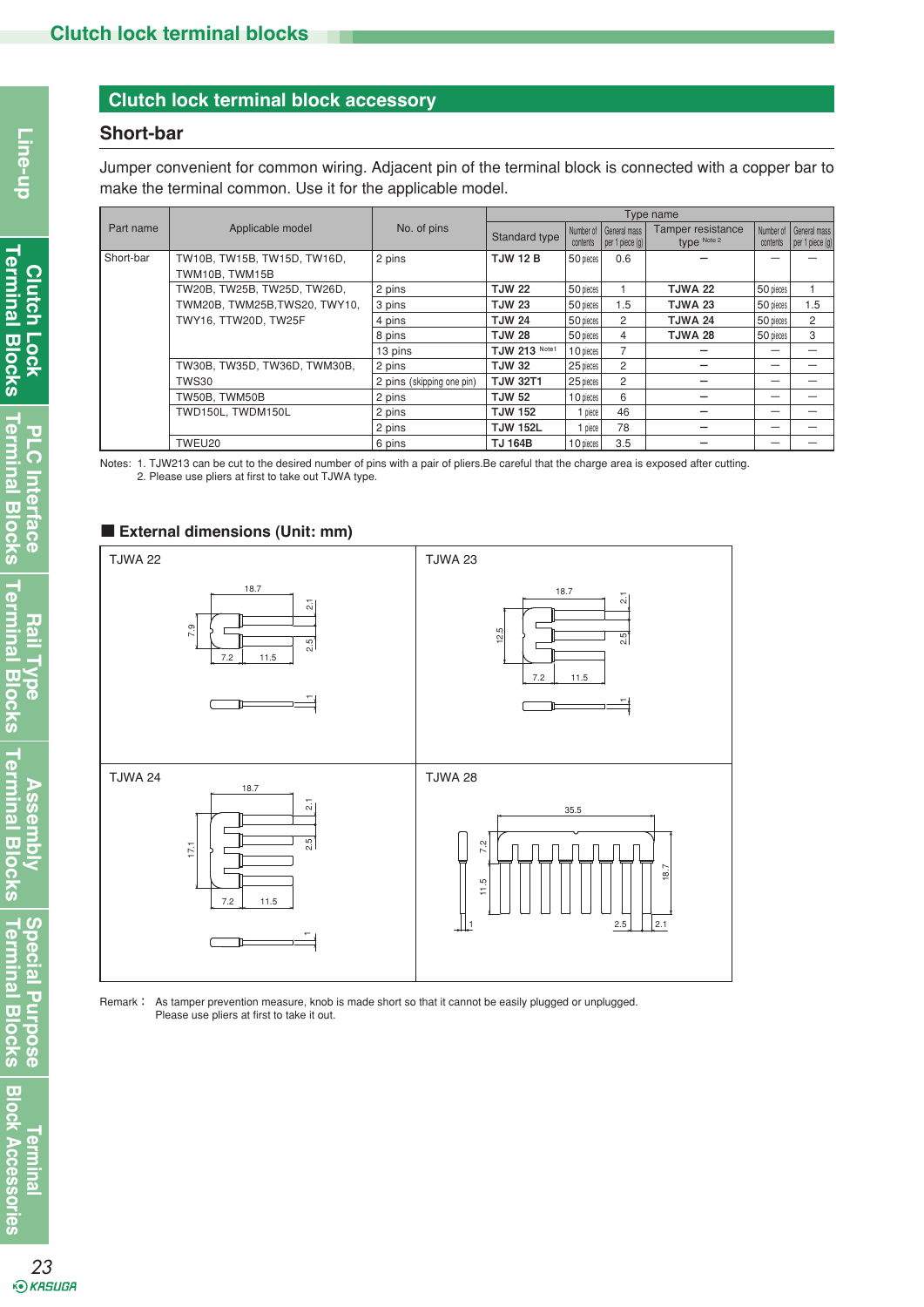## ■ **External dimensions (Unit: mm)**



24<br>*® к*аѕива

**Clutch Lock**

Line-up

**PLC Interface**

**PLC** Interface

**Assembly**

**Special Purpose**

**Terminal**